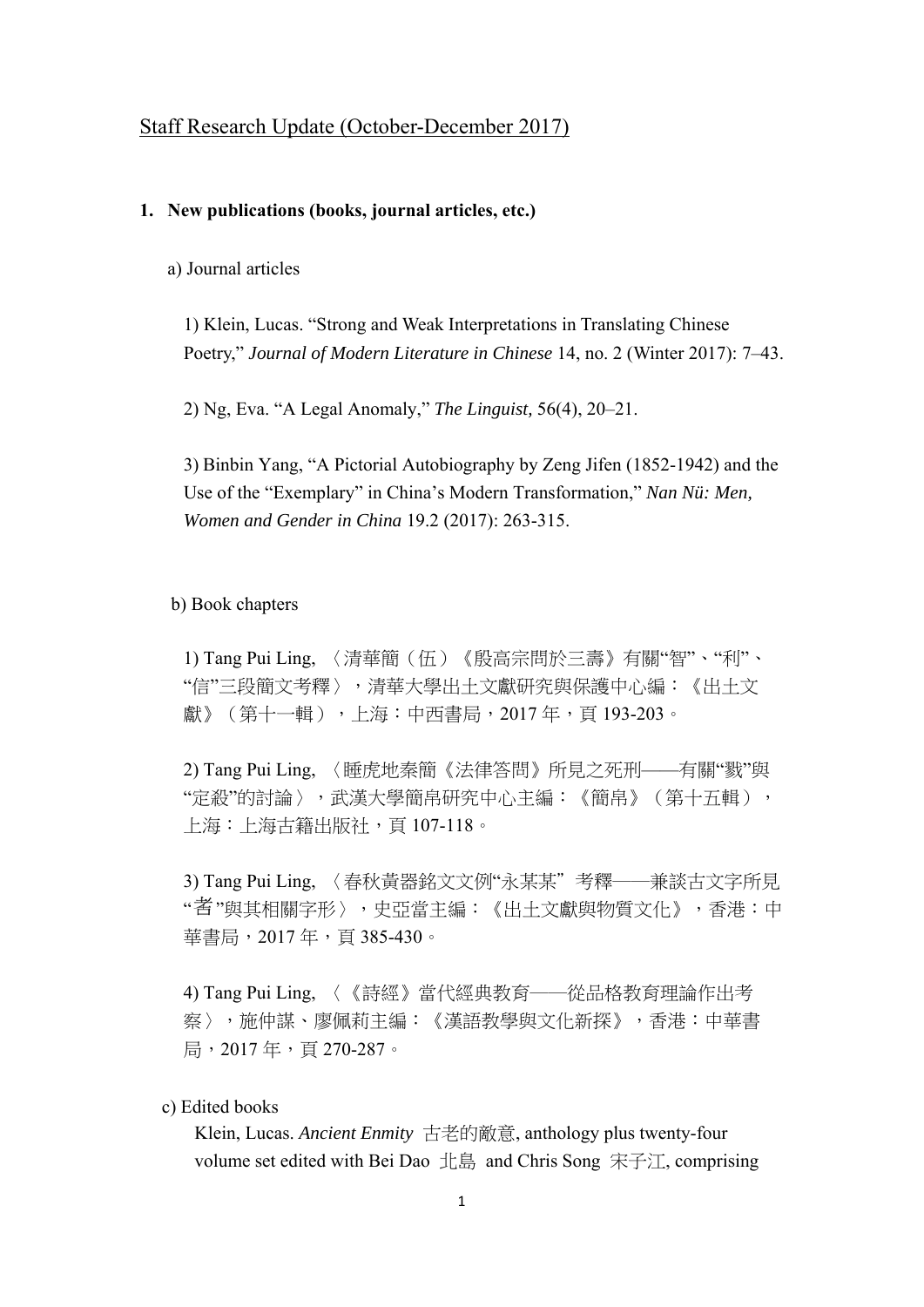Maram Al-Masri, *from Barefoot Souls*; Gabeba Baderoon, *Poetry For Beginners*; Javier Bello, *I Decided to Dissolve*; Charles Bernstein, *Pinky's Rule*; John Burnside, *An Essay on Mourning*; Chan Chi Tak 陳滅, *Hong Kong Lights* 香港韶光; Chen Dongdong 陳東東, *The Emperor of Poetry Translated from Conquered Nations* 譯自亡國的詩歌皇帝; Chen Xianfa 陳 先發 *The Question of Raising Cranes* 養鶴問題; Lorna Crozier, *Angel of Tigers*; Julia Fiedorczuk, *Orion's Shoulder*; Jérôme Game, *Hong Kong is Hong Kong*; Hirata Toshiko 平田俊子, *The Man Without Arms*; Major Jackson, *Heritage*; Nuno Júdice, *Variation on Roses*; Agnes S.L. Lam 林舜 玲, *Poppies by the Motorway* 公路旁的紅罌粟; Semezdin Mehmedinović, *Functions of the Heart*; Moon Chung-Hee, *A Letter from the Airport*; George Szirtes, *Like a Black Bird*; Mark Tredinnick, *Egret in a Ploughed Field*; Anja Utler, *Counter Position*; Dmitry Vedenyapin, *The Faith of a Mushroom*; Haris Vlavianos, *Pascal's Will*; Cui Jian 崔健, *Never Turning Back* 死不回頭; Chow Yiu Fai 周耀輝, *Androgyny* 雌雄同體. Hong Kong: Chinese University Press, 2017.

d) Translations

1) Chow Yiu Fai 周耀輝, *Androgyny* 雌雄同體, translated by Lucas Klein and Chris Song 宋子江. Hong Kong: Chinese University Press, 2017.

### **2. Conference presentations**

1) Fung, K. W. "十七、十八世紀日本曆算學者對《崇禎曆書》及其相關文獻 的研治"(The Study of *Chongzhen lishu* and Related Works by Japanese Calendrical-Mathematicians in the Seventeenth and the Eighteenth Centuries), a paper presented in"《崇禎曆書》與明清之際曆算學"專題研討會(Conference on "*Chongzhen lishu* and Calendrical and Mathematical Studies during Ming-Qing Transition"), jointly organized by 浙江大學科技與社會發展研究所 (Research Institute of Science, Technology and Social Development, Zhejiang University) and 中國科學技術大學科技史與考古系(Department for the History of Science and Scientific Archaeology, University of Science and Technology of China), October 6-7, 2017, Hangzhou, China, 41pp.

2) Fung, K. W. "十七世紀西洋地球儀製作技術在華流播小考--以陽瑪諾、 湯若望、南懷仁為中心--"(The Transmission of the Western Technology of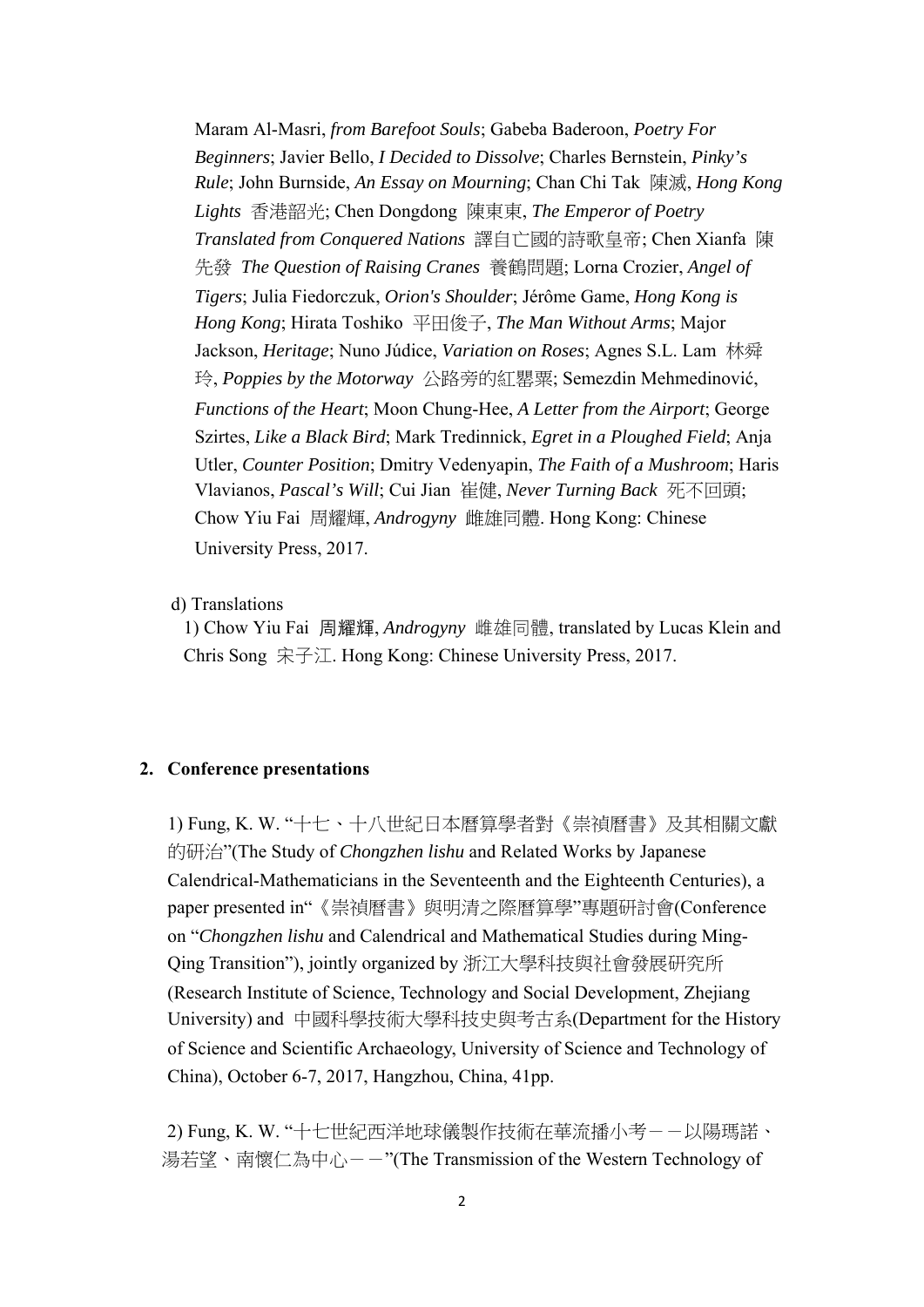Making Terrestrial Globes in China: With Special References to Emmanuel Diaz, Jr., Adam Schall von Bell and Ferdinand Verbiest), a paper presented in 澳門中外 關係史國際學術討論會暨澳門歷史文化研究會第 16 屆年會(International Conference on Sino-Western Relations in Macao cum the Sixteenth Annual Meeting of Associação de Estudo de História e Cultura de Macau), jointly organized by 澳門歷史文化研究會(Associação de Estudo de História e Cultura de Macau) and 澳門理工學院(Macao Polytechnic Institute), October 9-11, 2017, Macau, China, 51pp.

3) Fung, K. W. "十四至十八世紀韓國曆算官員入北京學曆小史--以曆術推 步及天文儀器製作為中心--"(A History of Learning Calendrical Studies in Beijing by Korean Calendrical-Mathematical Officials in the Fourteenth to the Eighteenth Centuries: With Special References to Calendrical Calculation and the Making of Astronomical Instruments), a paper presented in 二十一世紀的明清: 新視角、新發現、新領域國際學術研討會(International Conference on The Ming and Qing in the 21<sup>st</sup> Century: New Discoveries, New Perspectives, New Horizons), organized by 香港大學中文學院(School of Chinese, University of Hong Kong), October 20-21, 2017, Hong Kong, 42pp.

4) Fung, K. W. "Mapping East Asia: Transmission of Western Surveying in China, Japan and Korea (1580-1830)", a paper presented in International Conference on Traditional Sciences in Asia 2017: East-West Encounter in the Science of Heaven and Earth, jointly organized by DAGGSM, Graduate School of Science, Kyoto University, Hakubi Center for Advanced Research, Kyoto University, Institute for Research in Humanities, Kyoto University and Unit of Synergetic Studies for Space, Kyoto University, October 25-27, 2017, Kyoto, Japan, 71pp.

5) Fung, K. W. "十六世紀耶穌會學校與科學知識傳播:兼論"巴黎法範"與 《教學規程》"(Jesuit Colleges and the Transmission of Scientific Knowledge in the Sixteenth Century: With Special References to "Modus Parisiensis*"* and *Ratio Studiorum*), a paper presented in "會通‧超勝:紀念《幾何原本》翻譯 410 周 年國際學術研討會暨第六屆上海數學史會議" (Integrating and Surpassing: The International Symposium for the 410th Anniversary of the First Chinese Translation of the *Elements* cum The 6th Workshop of History of Mathematics in Shanghai), jointly organized by School of History and Culture of Science, Shanghai Jiao Tong University, Shanghai Xuhui Bureau of Culture and The Society for History of Chinese Mathematics, November 3-5, 2017, Shanghai, 78pp.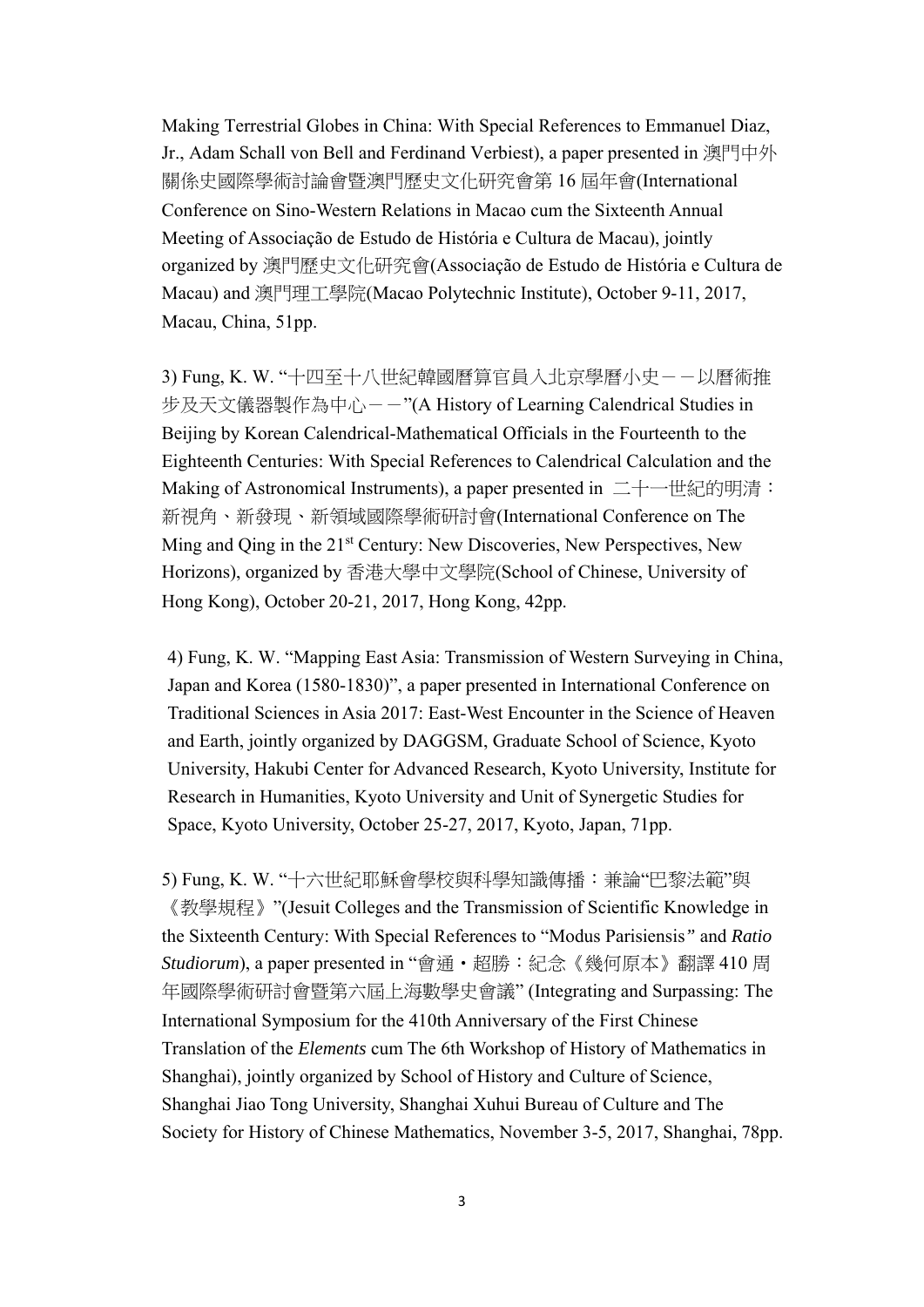6) Fung, K. W. "從英國皇家學會喬城天文台委員會到香港皇家天文 台"(From The Royal Society's Committee of the Kew Observatory to The Hong Kong Royal Observatory), a paper presented in 第三屆氣象科技史研究學術研 討會(The Third Academic Conference on the History of Meteorological Science and Technology), jointly organized by 中國科學技術史學會氣象科技史委員 會(The Committee for the History of Meteorological Science and Technology, Chinese Society for the History of Science and Technology) and 中國氣象局 (China Meteorological Administration), November 6-7, 2017, Beijing, China, 31pp.

7) Fung, K. W. "從韓國崇實大學校本《兩儀玄覽圖》到奎章閣本《崇禎曆 書》--西洋測量學圖籍在十七世紀朝鮮的流播--" (From the *Liangyi xuanlan tu* at Soongsil University to *Chongzhen lishu* at the Kyujanggak: The Dispersion of Western Surveying Works in Seventeenth-Century Chosŏn), a paper presented in "交友與實義:天主教文獻與東西文化交流史"國際學術 研討會(International Symposium: Friendship and True Meaning: Catholic Documents and the East-West Cultural Exchange History), jointly organized by Institute for Historical Studies, Chung-Ang University and Information Centre for Worldwide Asia Research, Beijing Foreign Studies University, November 24-25, 2017, Seoul, South Korea, 55pp.

8) Fung, K. W. "從外海到內河:明治、大正時期日本軍艦對廣東珠江三角 洲沿岸的海事測量"(From Open Sea to Inland Waterways: Marine Surveying along the Coast of Pearl River Delta by Japanese Warships in Meiji and Taisho Periods), a paper presented in"全球與區域之間——近代早期廣州口岸史研 究"國際學術研討會(International Conference on "Between Global and Regional: Early Modern Canton and Other Port-Cities"), organized by  $\pm$ uli $\pm$ 學歷史學系(Department of History, Sun Yat-sen University), December 2-4, 2017, Guangzhou, China, 90pp.

9) Fung, K. W. "Instruments, Meteorological Forecasting and Everyday Life Technology in China, Hong Kong and Japan, 1870-1950", a paper presented in The First Plenary Conference of CRF Project "Making Modernity in East Asia: Technologies of Everyday Life, 19<sup>th</sup> -21<sup>st</sup> Centuries", organized by Hong Kong Institute for the Humanities and Social Sciences, University of Hong Kong, December 7, 2017, Hong Kong, 27pp.

10) Fung, K. W. "東漢經學家之星曆研究"(The Study of Stars and the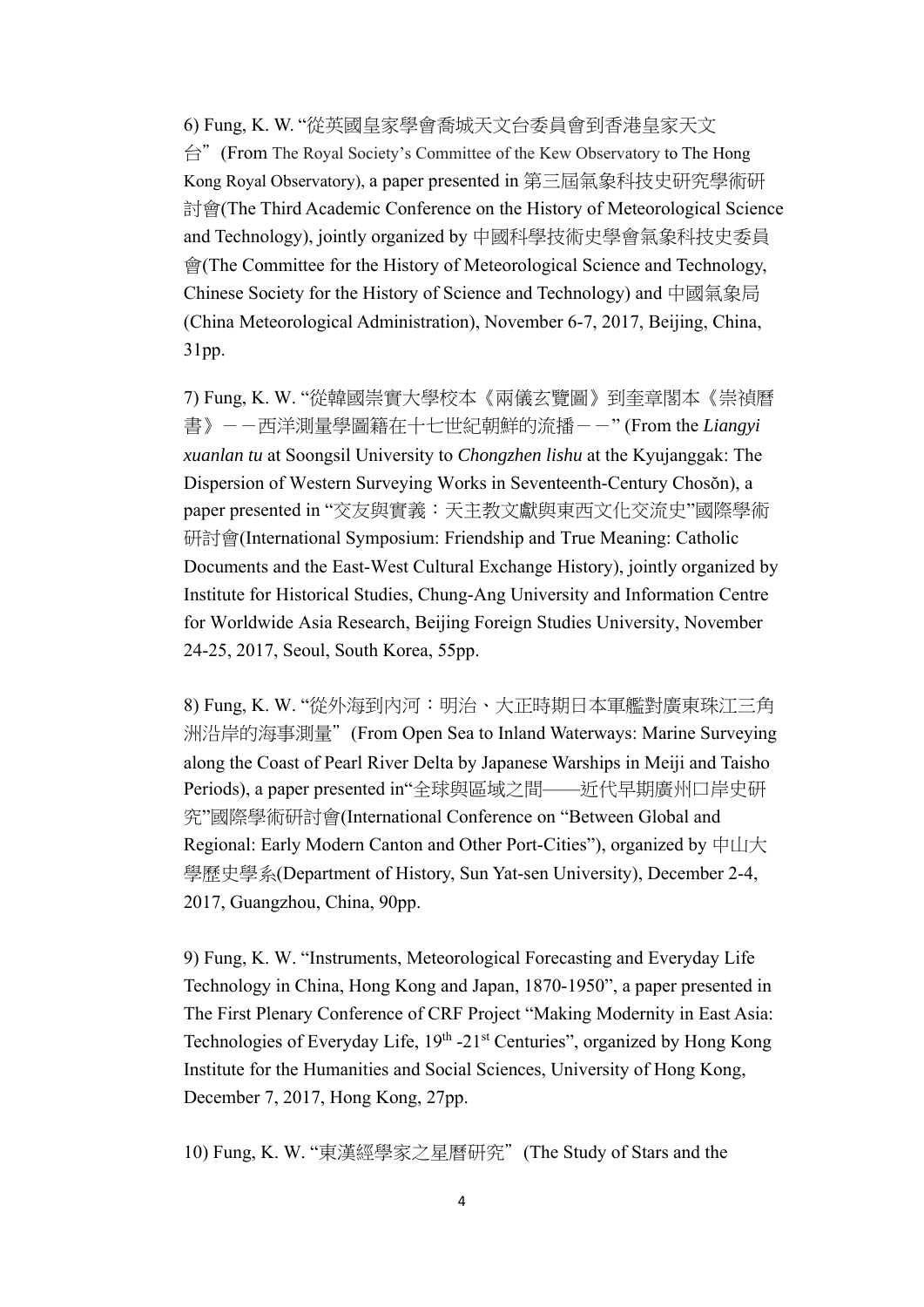Calendar by Classicist in Eastern Han), a paper presented in"單周堯教授七秩 華誕國際學術研討會(International Symposium in Honour of Professor C.Y. Sin's Seventieth Birthday), jointly organized by 香港中華文化促進中心(The Hong Kong Institute for Promotion of Chinese Culture), 臺灣中央研究院中國 文哲研究所 (Institute of Chinese Literature and Philosophy, Academia Sinica, Taiwan), 香港大學中文學院(School of Chinese, University of Hong Kong),香 港能仁專上學院中文系(Department of Chinese, Hong Kong Nang Yan College of Higher Education), December 9, 2017, Hong Kong, 21pp.

11) Fung, K.W. "從意大利美第奇家族柯西莫一世輿圖室《東亞地圖》到韓 國崇實大學《兩儀玄覽圖》" (From the Map of East Asia at the Cartographic Collection of Cosimo I de' Medici to *Liangyi xuanlan tu* at Soongsil University), a paper presented in"繼承與創新:中國科學史研究的回顧與瞻望--紀念嚴 敦傑先生誕辰一百周年學術研討會(Academic Conference on "Inheritance and Innovation: Reviewing and Envisioning the History of Chinese Science, in Honour of Mr Yan Dunjie's 100th Birthday), jointly organized by 中國科學院自 然科學史研究所 (Institute for History of Natural Sciences, Chinese Academy of Sciences) and 中國數學史學會(Chinese Society for the History of Mathematics), December 16-17, 2017, Beijing, China, 50pp.

12) Song, Geng. Invited discussant, International Workshop on "Love Stories in Contemporary China: Cultural Production in the New Millennium" November 3-5, 2017, Xiamen University, China.

13) Tang Pui Ling, 〈從古文字材料談《尚書》所見"平"、"伻"二字〉, "出土 文獻與傳世典籍的詮釋"國際學術研討會, Fudan University, Shanghai, China, 14-15 October, 2017.

14) Tang Pui Ling, 〈經典的重新詮釋──談清代《尚書》學與金石學間之 關係〉, "二十一世紀的明清:新視角、新發現、新領域"國際學術研討會 (International Conference on "The Ming and Qing in the 21st Century: New Discoveries, New Perspectives, and New Horizons"), The University of Hong Kong, 20-21 October, 2017.

15) Tang Pui Ling, 〈新見《壽霉尊》銘文試釋——談"<sup>馱</sup>馬"及其相關問 題〉, "出土文獻:語言‧古史與思想"學術研討會, Lingnan University, Hong Kong, 3-5 November, 2017.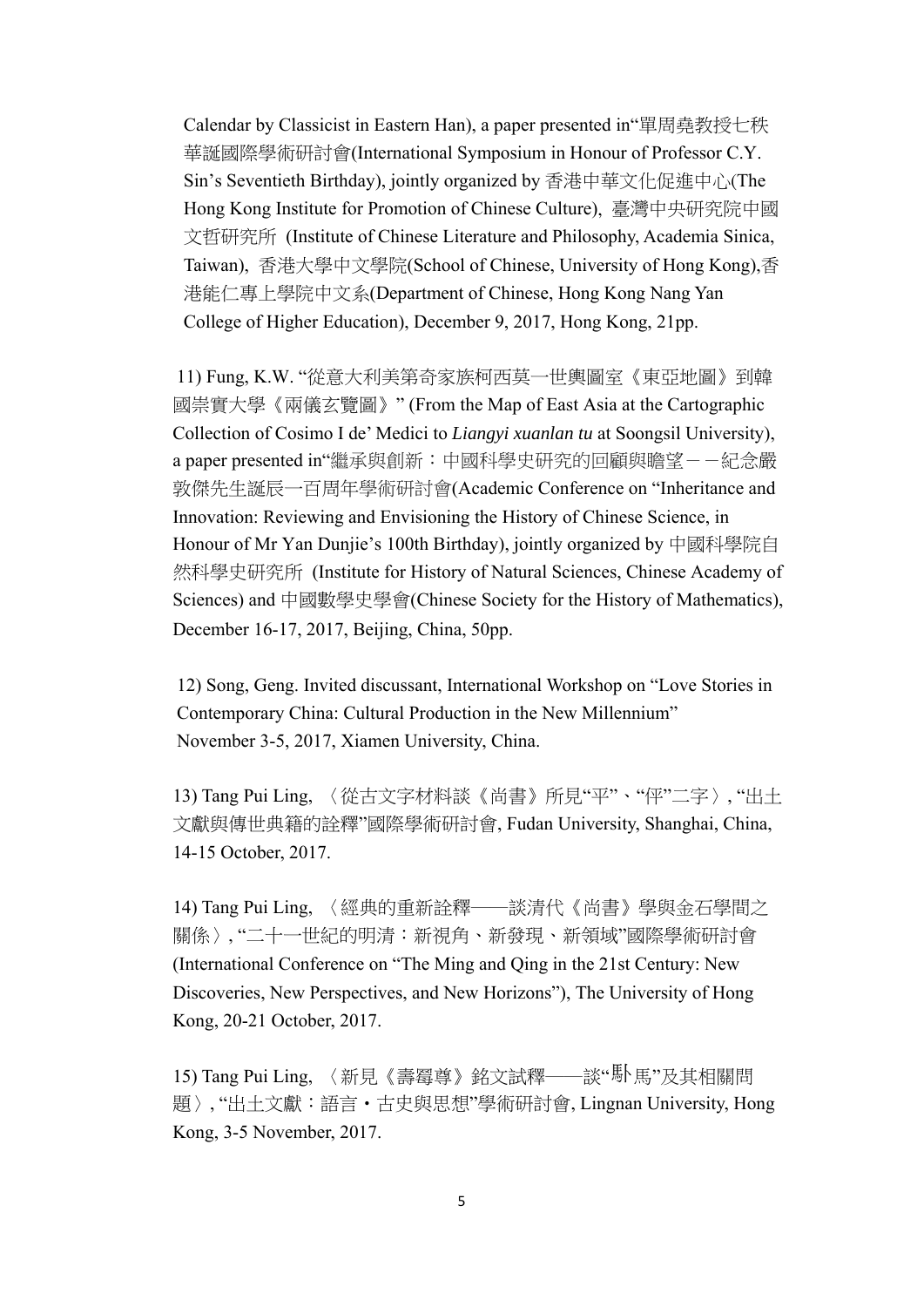16) Tang Pui Ling, 〈試談兩周金文"盂"的幾類異構字〉, 單周堯教授七秩華 誕國際學術研討會, Hong Kong, 9 December, 2017.

17) Tang Pui Ling, 〈從西周金文談《尚書》所見嘆詞"嗟"──兼論"盟詛"及 其相關問題〉, "古籍新詮——先秦兩漢文獻國際學術研討會", The Chinese University of Hong Kong, 14-15 December, 2017.

18) Tang Pui Ling, 〈武威漢代醫簡《第一類簡》"治久欬上氣"方〉, "傳統 醫學在東亞的開展與分疏"會議, Academia Sinica, Taiwan, 17 December, 2017.

19) Tang, Siufu.〈從荀子的為己之學看孟荀異同〉,《重估道統與統合孟荀 學術研討會》,中國人民大學國學院,北京。('Comparing Mencius and Xunzi: From the Perspective of Xunzi's Learning for One's Own Self.' *Conference on an Reevaluation of the Lineage of Dao and Combining Mencius and Xunzi.* 27-29 Oct, 2017. School of Chinese Classics, Renmin University of China, Beijing, China.)

20) Tse, Y. K. "明周夢暘《常談考誤》釋詞述評," International Conference on The Ming and Qing in the 21st Century: New Discoveries, New Perspectives, and New Horizons, The University of Hong Kong, Hong Kong, 20-21 October 2017.

21) Yang, Binbin, "鹽業文化中的婦女著述與交遊: 以揚州汪嫈(1781-1842) 及其家族、師門關係爲核心"International Conference on The Ming and Qing in the 21st Century: New Discoveries, New Perspectives, and New Horizons, The University of Hong Kong, 20-21 October 2017.

22) Yeung, M. S. "From China Trade to Chinese Language Promotion: An Examination of Matthew Raper' Life and His 1807 *A Dictionary: Chinese and English Carefully Compiled from Many Others*", *46th Annual Conference of the Mid-Atlantic Region Association for Asian Studies*, October 6-8, 2017, Drexel University in Philadelphia, Pennsylvania, U.S.A.

23) Yeung, M.S. (Co-authored) "Discovering the Literary Value of the Collectors' Seals of the Ming-Qing Periods: A Focus on the Chinese Rare Book Seals of the U.S. Library of Congress 發掘明清藏書印的文獻價值——以美國國會圖書館 中文古籍鈐記為中心", *The Ming and Qing in the 21st Century: New Discoveries, New Perspectives, and New Horizons* 二十一世紀的明清研究:新視角、新發 現、新領域國際學術研討會, October 20-21, 2017, School of Chinese, The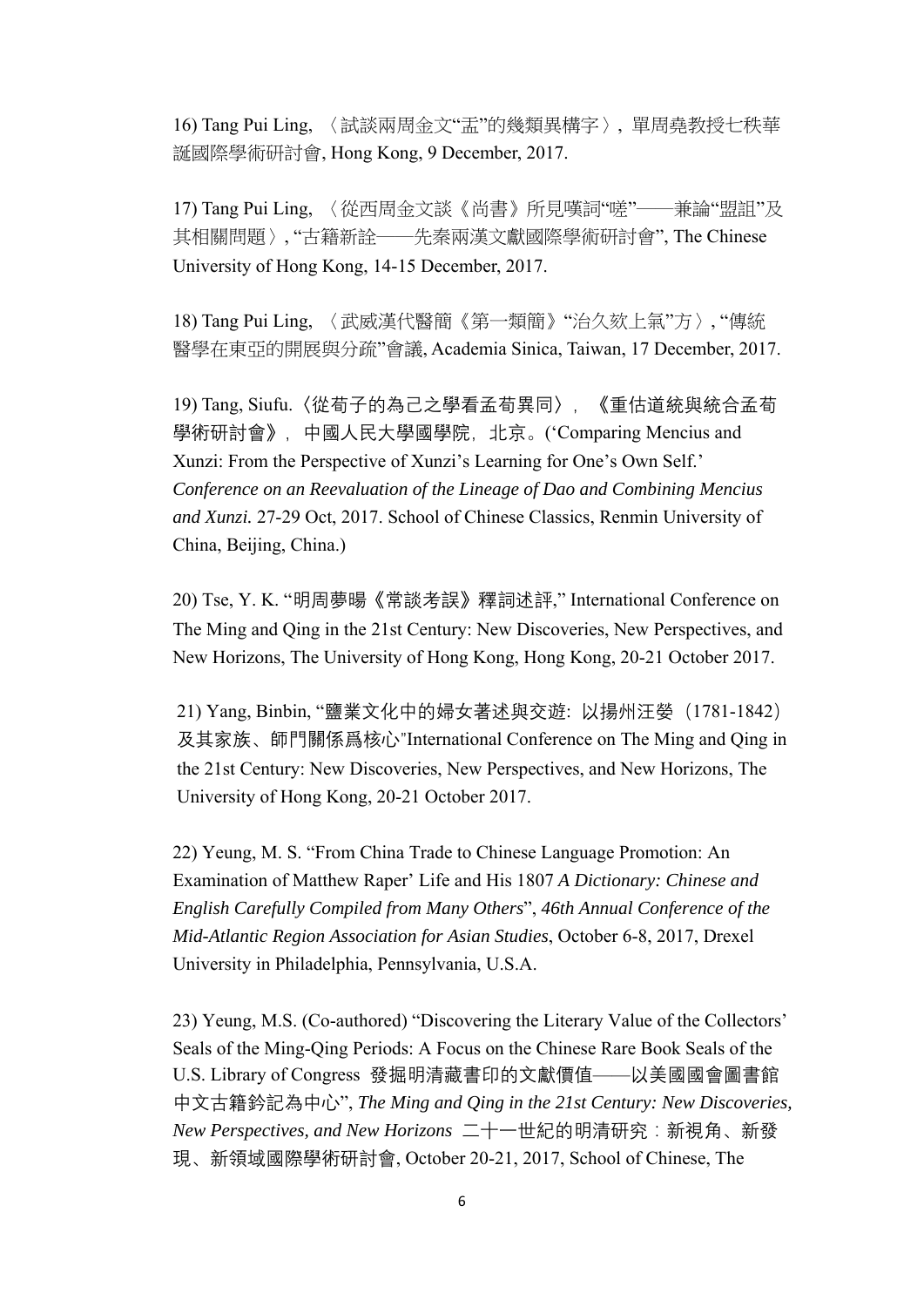University of Hong Kong, Hong Kong.

24) Yeung, M. S. "Circulation of *Hanzi xiyi* and the Chinese Language Studies of the English-Speaking Community of Canton during the Mid-Qing Dynasty《漢字 西譯》的流布與清朝中葉廣州地區英、美社群的漢語學習", *Documentation and Explanation: International Conference on Canton and other Port-cities from the 18th to the 20th Century* 文獻與闡釋——廣州口岸史研究的拓展與深化國 際學術會議, December 3-4, Department of History, Sun Yat-sen University, Guangzhou, China.

25) Yeung, M.S. "Chinese-Meets-Western and Multifunctionality: Starting to Rebuild the History of Haichuang Buddhist Temple in the Mid-Late Qing Dynasty 薈萃中西.多元功能——論重構清朝中後期海幢寺歷史的起點", *Academic Conference on the Overseas Literature and Culture of Haichuang Temple* 海外文獻與海幢寺文化學術研討會, December 10, 2017, Haichuang Temple, Guangzhou, China.

## **3. Invited talks**

1) Fung, K. W. "西洋測量學在華流播小史:以利瑪竇、徐光啟、康熙皇帝為 例" (A History of Western Surveying in China: With References to Matteo Ricci, Xu Guangqi and Emperor Kangxi), a Public Lecture delivered at 復旦大學中華文 明國際研究中心 (International Center for Studies of Chinese Civilization, Fudan University), November 3, 2017, Shanghai, China, 57pp.

2) Fung, K. W. "元明時期伊斯蘭科學" (Islamic Science during the Yuan and the Ming), a Public Lecture delivered at 北京外國語大學全球史研究院(Institute for Global History, Beijing Foreign Studies University), November 29, 2017, Beijing, China, 60pp.

3) Lin, Pei-yin, "Dialogue in Research" Series: Cultural Translation and Literary Production, Centre for Cultural Studies, CUHK, October 3, 2017.

4) Song Geng, "From Anti-Japanese Drama to *Wolf Warrior II*: Manhood and Nationhood," Invited talk at Xiamen University, 5 November.